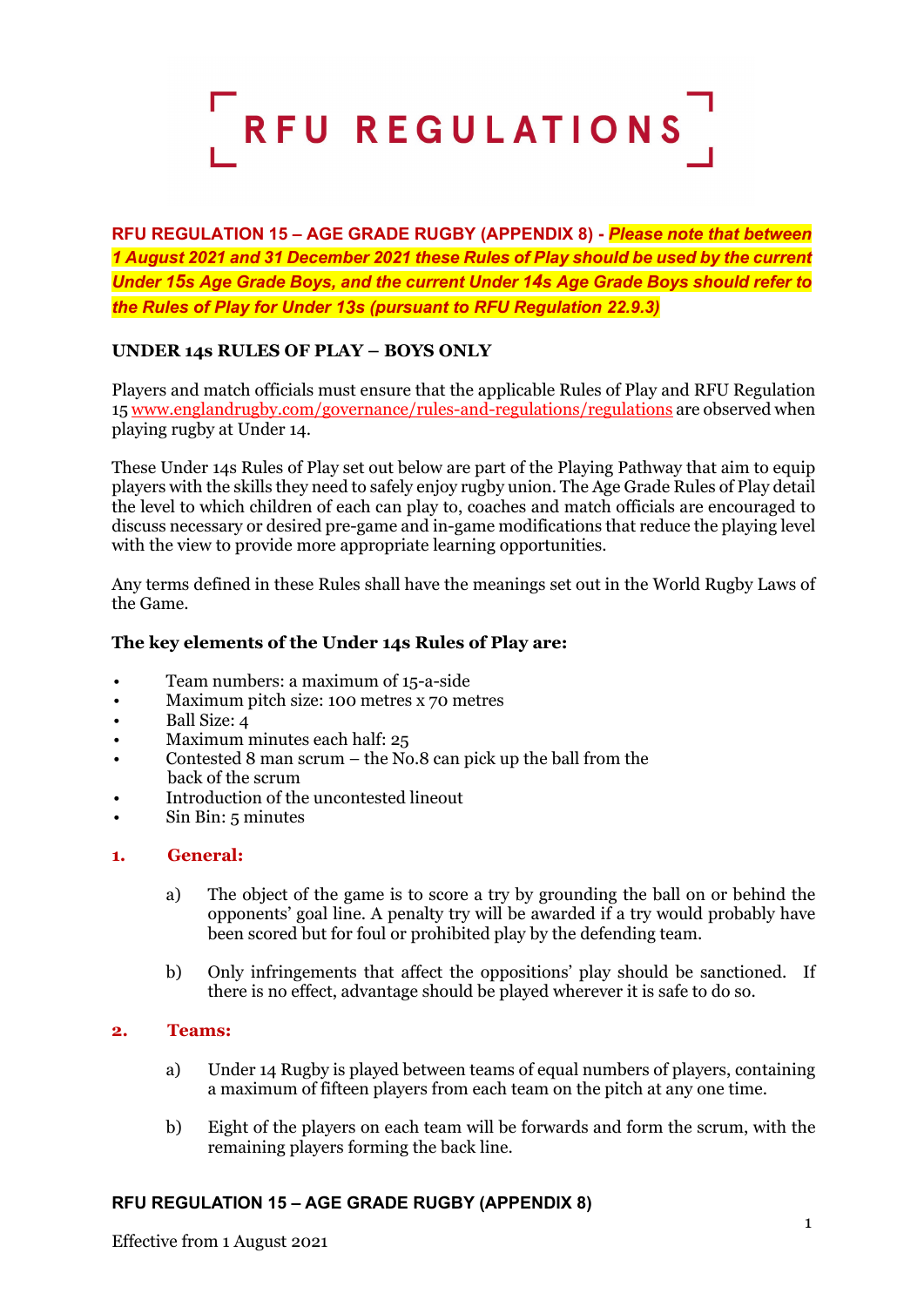- c) Rolling substitutions are permitted and substituted players can be re-used at any time. Substitutions can only take place when the ball is dead and always with the referee's permission.
- d) Coaches are not permitted on the pitch when the game is in play and the referee is encouraged to advise and guide the teams and players.

## **3. Pitch Size:**

- a) The maximum pitch size is 100 metres by 70 metres, plus 5 metres for each ingoal area, representing a full size pitch
- b) The referee and coaches may agree to reduce the pitch sizes provided that they agree it is safe to do so.
- c) Adjacent pitches should be no closer than 5 metres.

### **4. Starts and Restarts:**

- a) A drop kick from the centre of the half way line will be used to start each half of the match, and for all restarts after a score. After a score, the opponents of the team who scored will kick to the opposing team.
- b) The kicker's team must be behind the ball until it has been kicked and the nonkicking team must be at least 10 metres back from the half way line.
- c) If the ball does not travel 10 metres but is first played by an opponent, play continues.
- d) If the ball does not travel 10 metres or is played by the kicking team before reaching 10 metres or is kicked directly into touch, the non-kicking team will have the choice of;
	- i. A throw in to a scrum at the centre of the half way line.
	- ii. The kick to be re-taken.
	- iii. A throw in from touch.
	- iv. Accept the kick.
- e) Where players of the kicking team are in front of the ball at the kick-off the nonkicking team shall have a throw in to a scrum on the half way line.
- f) If from the kick-off the ball is kicked into the in-goal, without having touched or been touched by a player and is then immediately touched down or made dead, or the ball goes into touch in goal, the non-kicking team has the choice of:
	- i. A throw in to a scrum by the non-kicking team at the centre of the half way line.
	- ii. The kick to be re-taken.

### **5. Free Kick:**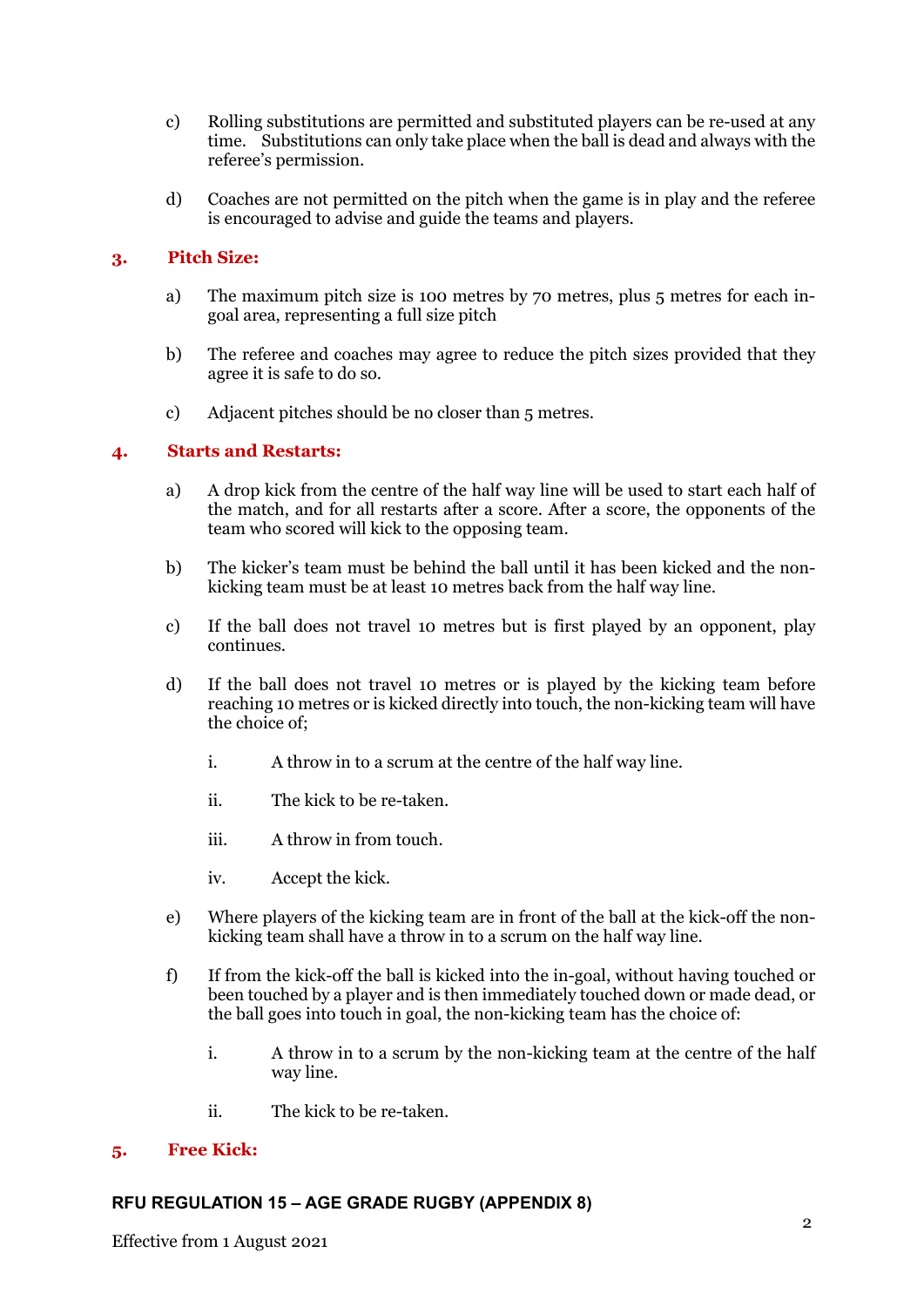- a) Following the below offences a free kick will be awarded to the non-offending team:
	- i. In the event that a ball carrier uses the 'squeezeball' technique.
	- ii If a player voluntarily falls on or over a player lying on the ground with the ball in their possession or voluntarily fall on or over players lying on the ground with the ball between them, or near them.
- b) A free kick is a kick from hand. The kick must move the ball a visible distance out of the hand or along the ground. This can either be a tap by the player to themselves, or a kick to gain ground. The opponents must be 10 metres back, towards their own goal line and cannot start moving until the ball has been played.

## **6. Penalties:**

- a) Following the below offences, a penalty will be awarded to the non-offending team:
	- i. Foul play.
	- ii. Offside.
	- iii. When a tackler makes contact above the armpits.
	- iv. When a player prevents an opponent from passing the ball immediately after a tackle.
- b) When opponents are within 10 metres of the mark when a penalty kick is taken.

## **7. Passing:**

The ball may only be passed sideways or backwards. If the ball is handed to another player who is in front of the ball carrier or passed or knocked forwards towards the opponents' dead ball line then a scrum is awarded to the non-offending team, unless advantage occurs to the non-offending team. In order to keep the game flowing, referees should play advantage wherever it is safe to do so.

# **8. The Tackle, Maul and Ruck:**

- a) Only the ball carrier can be tackled.
- b) The tackler must grasp the ball carrier below the armpits, on the shirt, shorts or around the legs.
- c) Support players must not stand either side and in close proximity to the ball carrier to prevent defenders from making the next tackle.
- d) When the ball carrier is held in contact and remains on their feet they may continue to progress forward. Once forward momentum has been stopped, the ball must be played away from the contact area.
- e) When the ball carrier is not taken to ground, the opponent may contest the ball by grabbing it.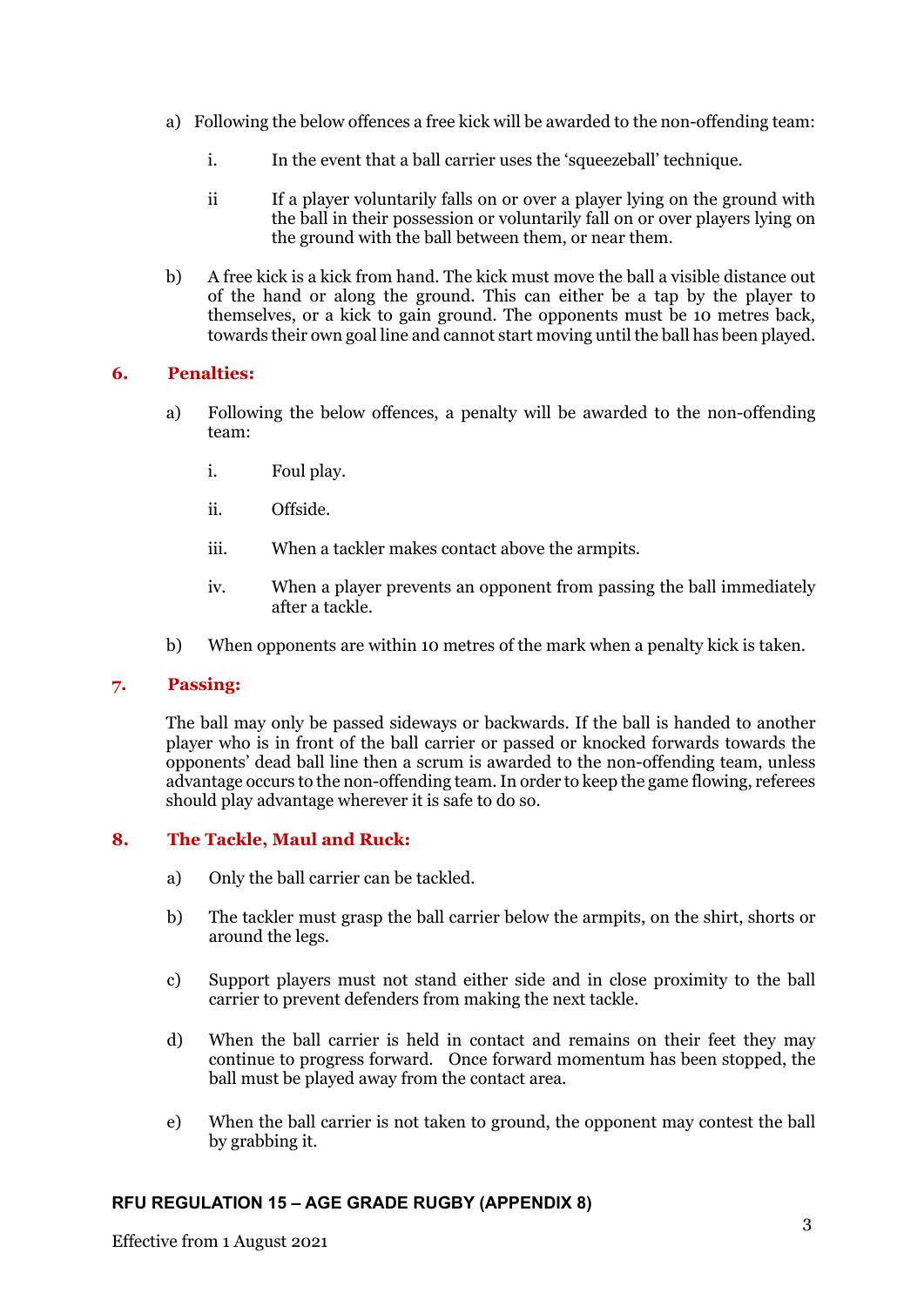- f) A "Tackle" occurs when the ball carrier is held by one or more opponents and is brought to ground. A ball carrier who is not held is not a tackled player and a tackle has not taken place. Opposition players who hold the ball carrier and bring that player to ground, and who also go to ground, are known as tacklers. Opposition players who hold the ball carrier and do not go to ground are not tacklers. The tackle must include the use of arms. Where the ball carrier is taken to ground, the referee will call "Tackle-Release".
- g) When the ball carrier is taken to ground, the tackler must immediately release the ball carrier and must get to their feet as soon as possible before they are permitted to contest the ball or block the pass.
- h) If the ball carrier is taken to ground and the referee calls "Tackle-Release", the ball carrier must pass the ball immediately, roll away or place the ball towards their own team.
- i) When the tackle is made and the ball carrier is on the ground, supporting players may:
	- i. pick up or rip the ball and run or pass away from the contact area; or
	- ii. if a ruck is not formed, pick up the ball and run; or
	- iii. join to form a ruck but must do so from their own side (i.e. from the direction of their own goal line) and drive over the ball, in an attempt to take their immediate opponents away from the ball.
- j) if i) iii. above has taken place, the next arriving player can pass the ball to another player or run with it.
- k) A "ruck" is a phase of play where one or more players from each team, who are on their feet, in physical contact, close around the ball on the ground. Open play has ended. Players are rucking when they are in a ruck and using their feet to try to win or keep possession of the ball, without being guilty of foul play.
- l) When the ball has been clearly won by a team at a ruck and the ball is available to be played the referee will call "Use it" after which the ball must be played within 5 seconds. If the ball is not played within 5 seconds the referee will award a scrum and the team not in possession of the ball at the ruck is awarded the throw-in.
- m) A "maul" begins when a player carrying the ball is held by one or more opponents and one of the ball carrier's team mates bind on the ball carrier. A maul therefore consists, when it begins, of at least three players, all on their feet; the ball carrier and one player from each team. All the players involved must be bound to the maul and must be on their feet and moving towards a goal line. Open play has ended.
- n) When a maul is formed and forward momentum is lost the ball must be made available within 5 seconds. The referee should call "Use it" and the ball should be moved away from the contact area. If neither team can pass the ball away, a scrum should be awarded to the team not in possession when the maul began.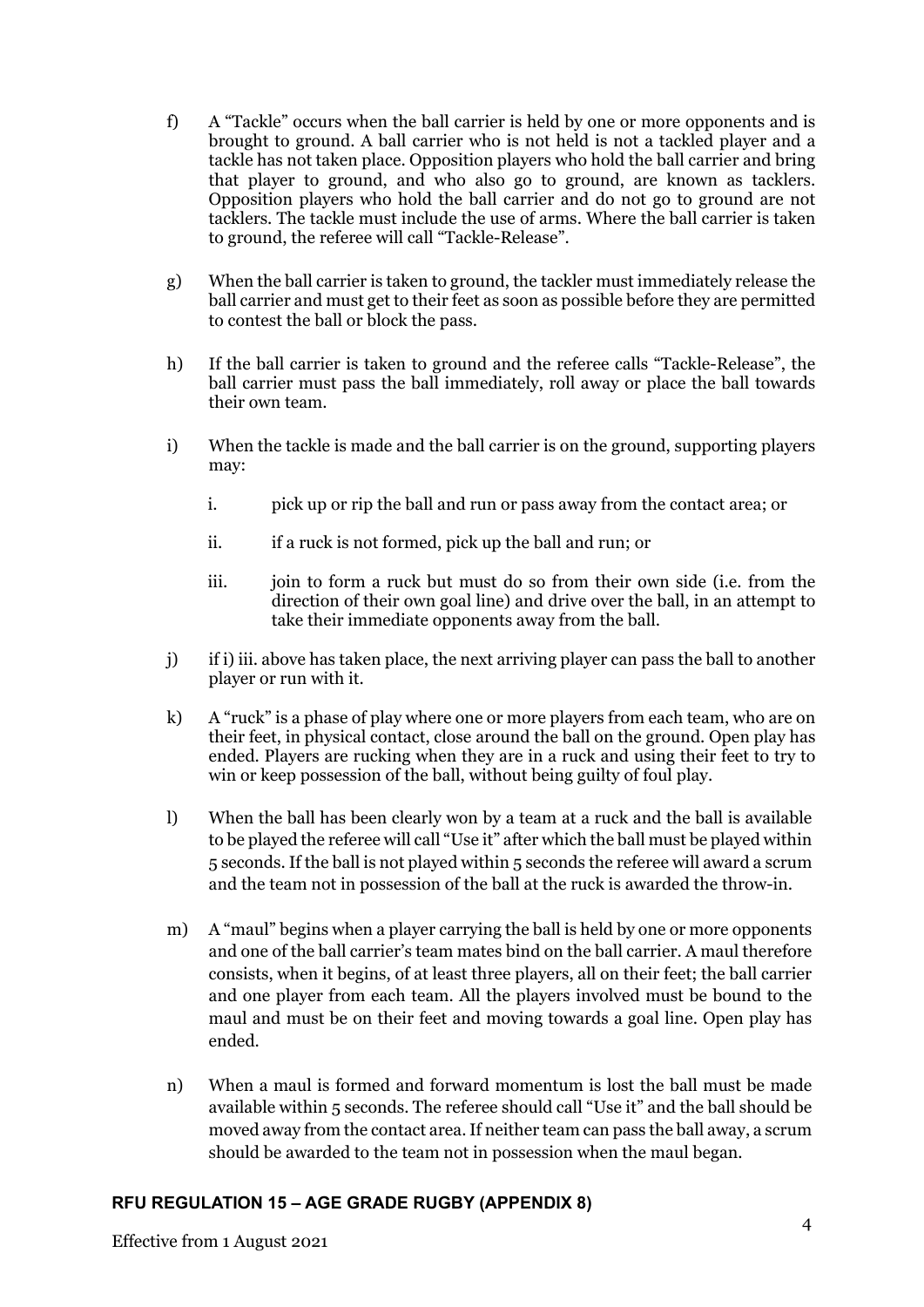# **9. Kicking:**

- a) Kicking the ball when it is on the ground is allowed (known as a "fly-hack").
- b) Box kicks and Drop goals are permitted.
- c) If the ball is kicked from outside of the 22 metre line directly into touch, a lineout is awarded to the opposing team who last touched the ball in line with where the ball was kicked unless they elect to take a quick throw in in compliance with 9(d).
- d) Where the kick goes into touch the non-kicking team has the option to take a quick throw in preference to the lineout unless it has been touched by anyone other than a player. It must be the same ball that was kicked into touch. For a quick throwin, the player may be anywhere outside the field of play between the line of touch and the player's goal line. If the ball is brought back into the field of play, or players from the kicking team are in close proximity before the throw can be taken the referee should award a free-kick in accordance with the rules above.
- e) After a try is scored, the scorers attempt to score a goal by taking a kick at goal. This kick is a conversion kick: a conversion kick can be a place kick or a drop kick in line where the try was scored. If a penalty try has been awarded, no conversion is required.

## **10. Actions Inside the 22 Metre Line (the "22"):**

- a) If the ball is kicked from within the 22 by the defending team and goes directly into touch, a lineout will be awarded to the non-kicking from where the ball crossed the touchline unless it has been passed back into the "22" and there has been no subsequent tackle, ruck, maul or the ball had touched an opposition player, in which case a restart will be from where the ball was kicked. Alternatively, the opposing team may elect to take a quick throw-in in compliance with  $q(d)$ .
- b) A drop out "22" will be awarded:
	- i. when the ball is kicked into in-goal by the attacking team and grounded by a defender; or
	- ii. when the ball is kicked, sent or carried into in-goal by the attacking team and the ball touches or crosses the in-goal touchline or dead ball line.

## **11. Ball to Ground:**

- a) Players must play rugby on their feet, with the ball in hand.
- b) If the ball goes to ground, players should be encouraged to pick it up. If they dive to recover the ball they must either get up with the ball, pass the ball or release it immediately and be allowed to do so by the opposition.
- c) If the ball is lost forward, a scrum is awarded to the non-offending team unless advantage occurs.
- d) If the ball is passed other than forward and goes to ground, play will continue and either team may pick up the ball. If the ball rolls into touch, a lineout will be awarded level with where it crossed the line to an opponent of the player who last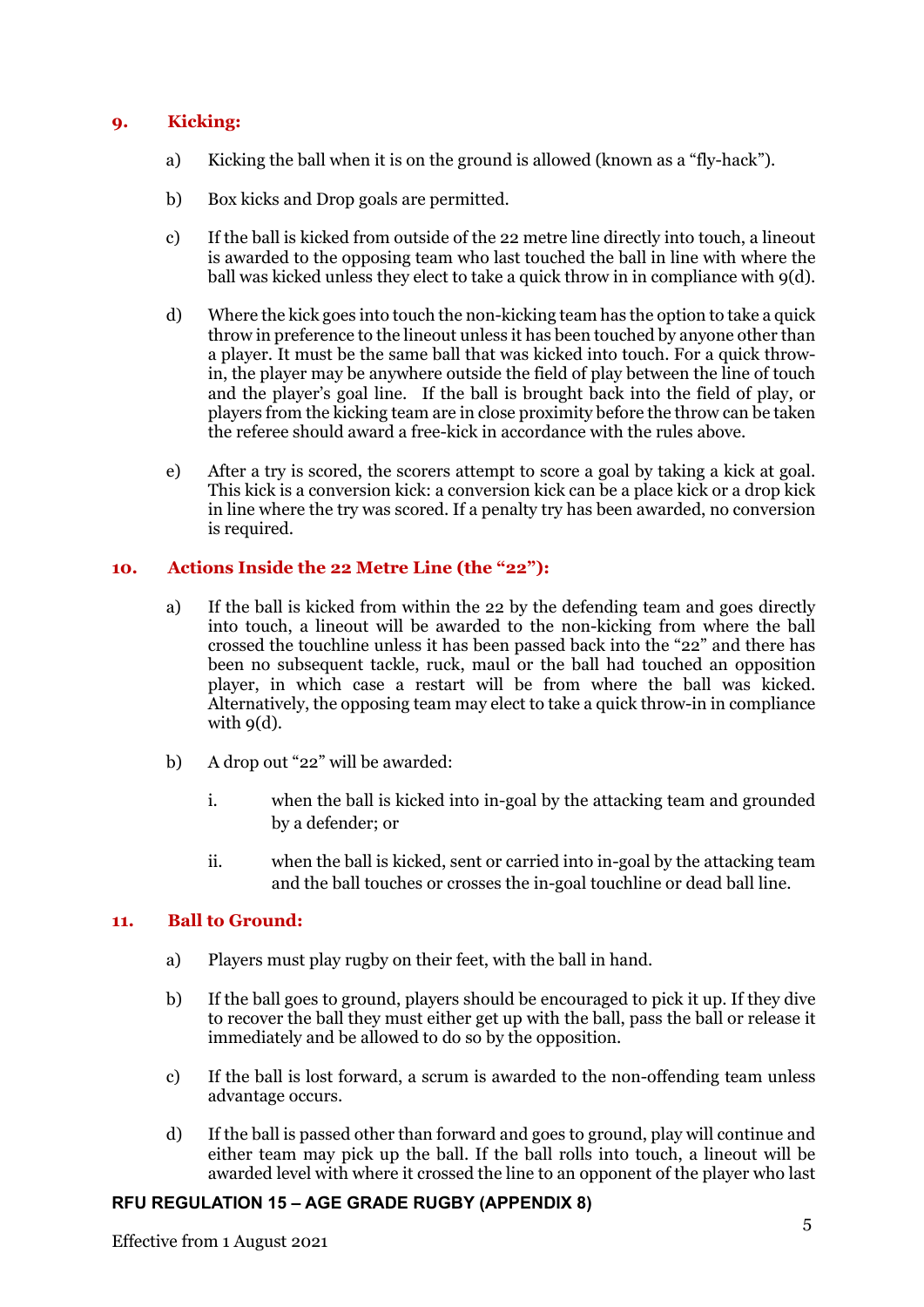played or touched the ball before it went into touch.

### **12. Scrums:**

- a) A scrum will be awarded for:
	- i. a forward pass; or
	- ii. a knock on; or
	- iii. where the ball does not emerge from a maul or ruck; or
	- iv. when the ball becomes unplayable.
- b) The scrum will consist of eight confident and competent players from each team, i.e. a prop on either side of the hooker forming the front row, two locks forming the second row, and three players forming the back row.
- c) The referee will call "Crouch" and then "Bind". The front rows crouch and using their outside arm each prop must bind onto the body or side of their opponent and the second rows crouch and bind onto the prop in front of them.
- d) Following a pause, the referee calls "Set" only when the front rows are ready. The front rows may then engage.
- e) If a team cannot field such suitably confident and competent players because:
	- i. they are not available; or
	- ii. a player in one of those eight positions is injured or has been sent off for Foul Play and no suitably confident an competent replacement is available then the referee must order uncontested scrums.
- f) Front rows must not charge at each other. If they start to set too close together and with their necks and backs bent, the scrum must be stopped and the scrum reformed. Props' body positions must be parallel to the touchline, their head and shoulders must be no lower than the hips and there must be no downward pressure exerted.

*Note: Referees and coaches MUST be aware of the following: If the scrum collapses, the whistle must immediately be blown and the appropriate sanction awarded or the scrum reset. If a player is persistently involved in collapsing or illegal binding, they must not take any further part in the scrum or if a player's lack of technique or strength is a danger then they must be replaced. All players, including replacements, should be suitably trained and experienced.*

- g) The scrum half can pass the ball or run from the base of the scrum
- h) The back line of both teams must remain at least 5 metres behind the scrum until the ball emerges or the opposing scrum half lifts the ball from the ground.
- i) The non ball winning scrum half may start directly alongside their opponent. However, they must not move beyond the middle line of the scrum until the ball has emerged from the scrum.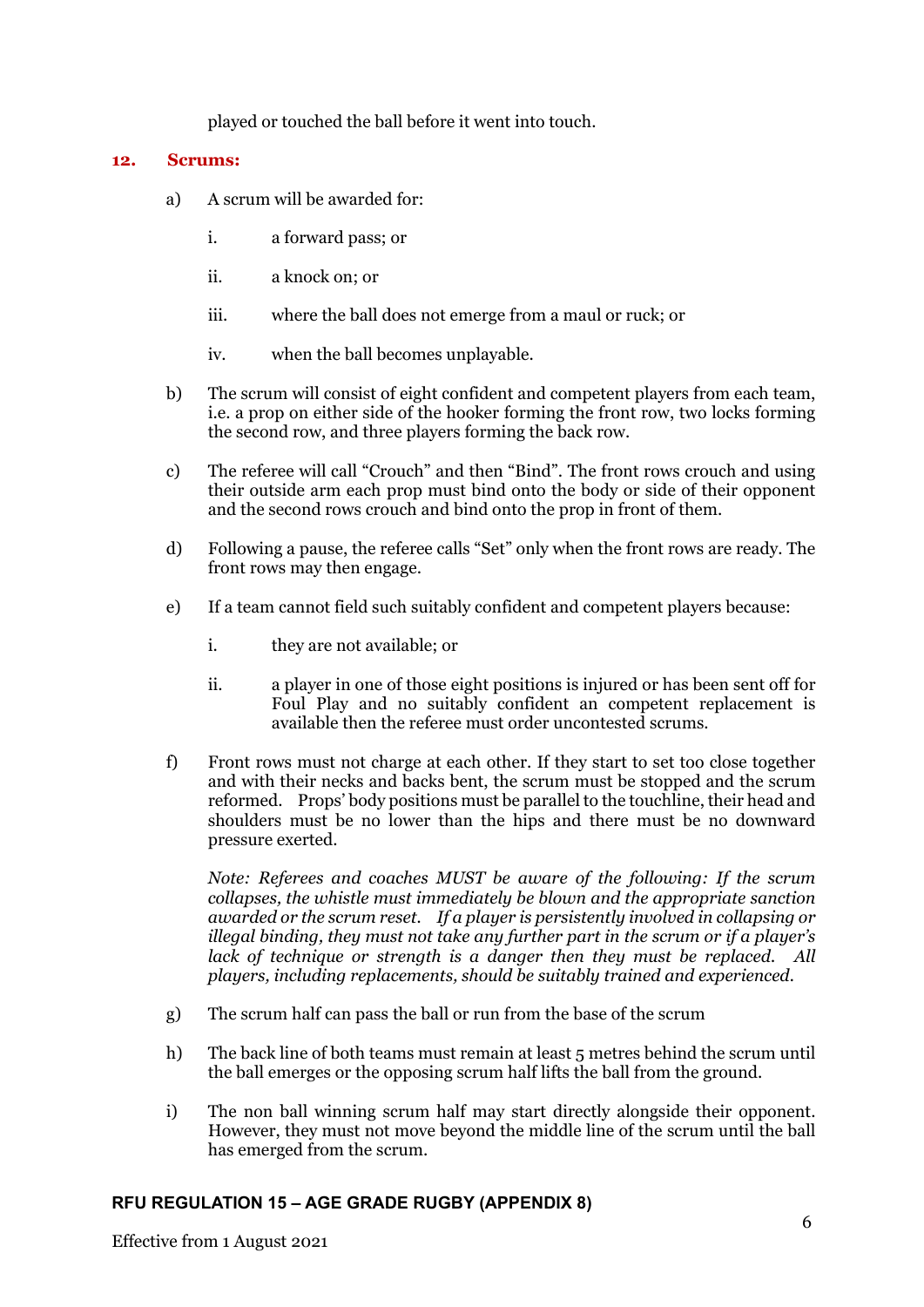j) If a scrum is awarded within 5 metres of the goal line, the scrum is to be taken at a mark such that the middle line of the scrum is 5 metres from the goal line. In this case, the backs of the defending team must stay on or behind the goal line until the scrum is completed.

*Note to referees: Referees should pay particular attention to ensure that the scrum half throwing the ball into the scrum is not "feeding" their own players: the scrum half must hold the ball with both hands, with its major axis parallel to the ground/the touchline, midway between his knees and ankles. The scrum half must release the ball from outside the tunnel so that it lands midway between the two front rows and beyond the width of the nearer props' shoulders.*

k) The No. 8 is permitted to pick up the ball from the back of the scrum.

*Note: Scrums can only be pushed 1.5m, scrum numbers must be balanced and there should be a reset if the scrum wheels more than 45 degrees with possession remaining with the team throwing the ball in as per World Rugby U19 law variations.*

### **13. Offside:**

- a) In general play, anyone who is in front of a team mate who has played the ball is liable to sanction unless they return to an onside position (i.e. behind the team mate who played the ball).
- b) At the tackle, offside occurs at the time of the tackle where the offside line is the hindmost part of the tackled player and tackler. All the other players from the defending team must retire towards their own goal line until they are behind the hindmost part of the tackled player and tackler.
- c) At the maul, the offside lines are at the hindmost point of any player in the maul.
- d) At the ruck, the offside lines are at the hindmost point of any player in the ruck.
- e) At the scrum, a player is offside if they are less than 5 metres from the scrum before the ball is out of the scrum, unless the player is the scrum half or participating in the scrum.
- f) At the lineout, a player is offside if they are less than 10 metres from the lineout before the lineout is over, unless the player is the receiver or hooker.
- g) When kicking, a player is offside if they are in front of the ball when it is kicked or within 10 metres of an opponent waiting to play the ball (or the place where the ball will land).

### **14. Infringements:**

- a) The tackler can only make contact with the ball carrier below the armpits.
- b) No player shall use the technique known or referred to as "Squeezeball" and no person involved in the teaching or coaching of rugby may teach or coach to encourage the use of the "Squeezeball" technique.

*Note: "Squeezeball" is a technique where the ball carrier goes to ground, head forward (touching or close to the ground), irrespective of immediate contact*